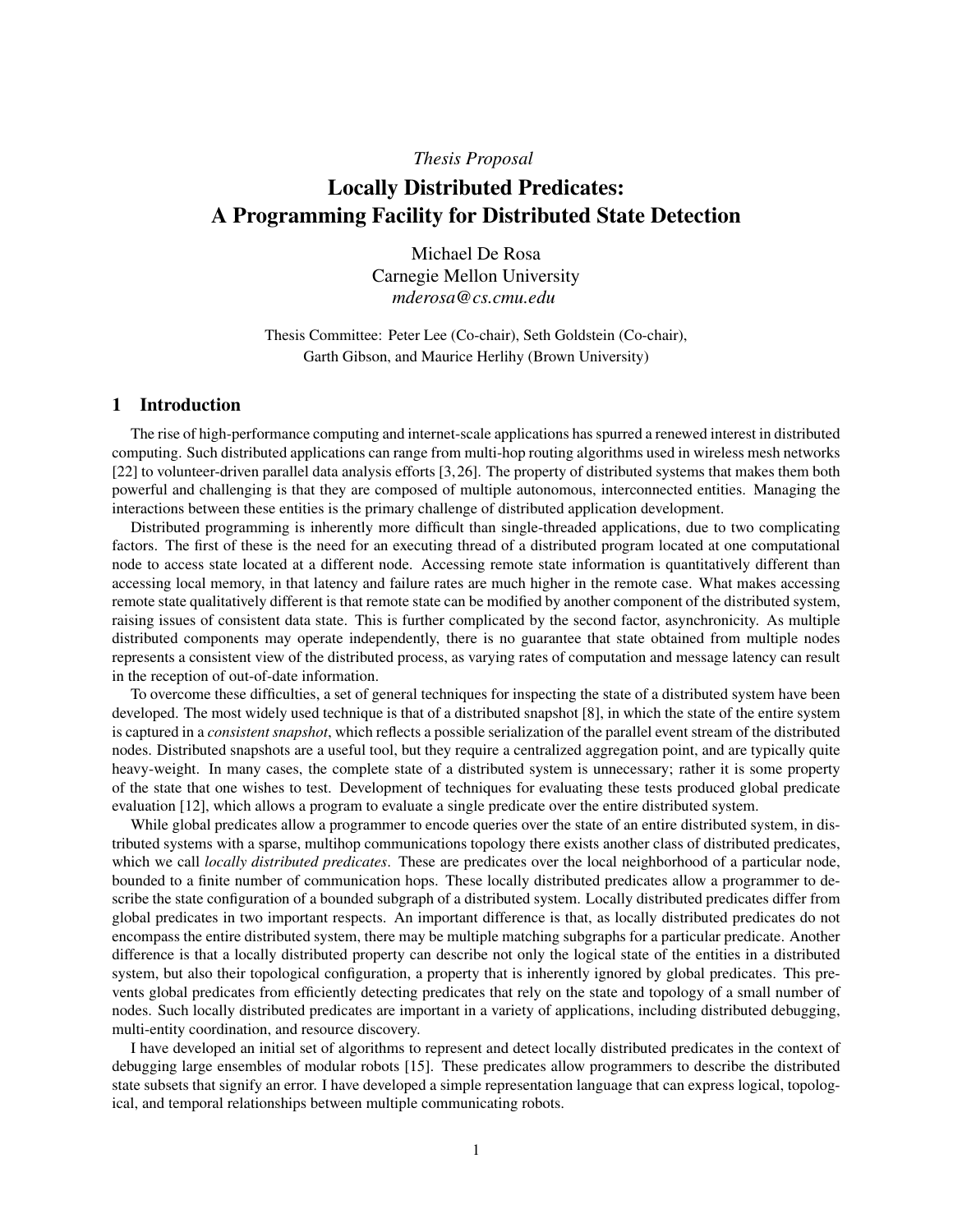My thesis is: Locally distributed predicate search provides an efficient and expressive means of evaluating locally distributed properties, and that this class of properties is useful across distributed application domains.

To validate my thesis, I must show two premises: that locally distributed predicates (LDPs) are useful in a variety of application domains, and that techniques for describing and detecting these LDPs are both theoretically sound and empirically efficient. To demonstrate the utility of LDPs, I will extend the current distributed watchpoint language with new constructs to increase the expressiveness of the system, then show that this improved system is applicable to a broad range of application domains. To demonstrate the viability of the technique, I will divide my efforts into theoretical and empirical validation. To validate the theoretical properties of LDPs, I will develop a formal grammar and semantics for the system, and use this representation to derive proof properties for LDPs in various classes of distributed systems. To experimentally validate LDPs, I plan to evaluate implementations of several distributed applications in both LDPs and existing low-level languages. I also anticipate developing one or more optimizations to improve the performance of the LDP system.

The rest of the thesis proposal is organized as follows. Section 2 describes related work. Section 3 summarizes my preliminary work on distributed watchpoint algorithms. Section 4 discusses my proposed future work, which will generalize the algorithms developed for distributed watchpoints and place them on a more sound footing. Finally, Section 5 shows my proposed schedule for completing the thesis.

### 2 Related Work

Research on programming distributed systems has a long and varied history, ranging from early theoretical results to more recent implementations on systems ranging from tens to thousands of nodes. Below, I summarize some of the more important and/or relevant works in relation to distributed predicate search.

### 2.1 Distributed Snapshot Algorithms

Lamport, in his landmark 1978 paper [24], described the inherent problems of event ordering in asynchronous distributed systems. The "happens-before" relationship described in this paper provides a weak ordering on event serialization, based on message ordering and logical clocks. Later work on vector clocks [28] provided a more optimal (if expensive) approximation of global time. These two techniques gave rise to the technique of distributed snapshots, first described in [8], which allowed for centralized capture of a *possible* global state.

### 2.2 Predicate Detection

In many cases, aggregating state information from every process in a distributed system represents an unnecessary expense. In particular, the detection of global boolean properties of a distributed system can be performed using global predicate evaluation (GPE) algorithms. A key notion in the study of GPE is the notion of predicates being *possibly* true (for some serialization of events) versus *definitely* true (for all serializations of events) [35]. Early GPE algorithms [12] relied on the construction of state lattices, which required exponential time to evaluate, and in fact the problem of evaluating a general global predicate was shown to be NP-complete [10]. Efficient algorithms for detecting the observer-independent [9] and conjunctive local [17, 20] subclasses of predicates have been developed.

Recently, the use of global predicate evaluation has been proposed for the detection of traffic anomalies on the Internet (as might result from a distributed denial of service attack) [21]. This has led to the creation of a triggering method based on distributed principal components analysis [19]. The detection of global predicates provides important inspiration and techniques for the detection of locally distributed predicates.

# 2.3 Distributed Debugging

One prominent use for distributed snapshot and predicate evaluation algorithms has been in the field of distributed debugging. Special-purpose algorithms for detecting such global properties as deadlock [32] and termination [36] have been developed. The problem of automatically detecting race conditions has also received attention, but with less success (as it is NP-complete) [7]. More general purpose distributed debugging tools, which provide message tracing and visualization, are now available as commercial tools [1]. These tools are all highly specialized, and targeted towards systems that have at most tens or hundreds of nodes.

# 2.4 Distributed Programming Techniques

There have been many diverse attempts at creating programming languages for distributed systems. The linear temporal logic [34] has been used to model such systems [25], and even as the foundation for a multirobot programming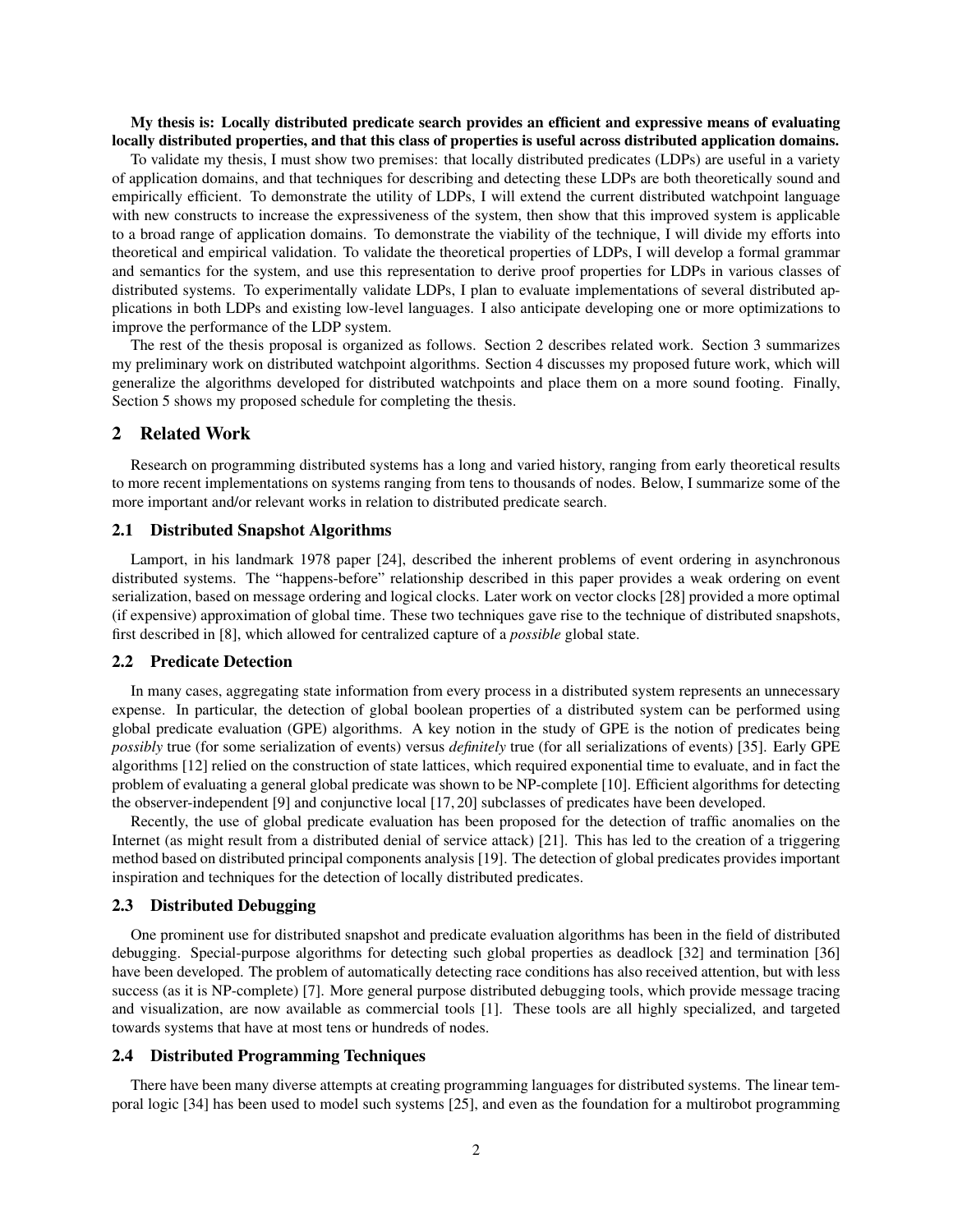environment [23]. Another logic-based approach is the use of Prolog-style declarative semantics for programming distributed systems (especially overlay network algorithms) [4,27]. Process calculi such as CSP [18], the pi-calculus [29], and the ambient calculus [33] have also been used to model and program distributed systems. The abstraction of a distributed process as a set of operations on multiple data streams has been used to program both large-scale database applications [11] and wireless sensor networks [31].

# 3 Preliminary Work

### 3.1 Distributed Debugging

Designing algorithms for distributed systems is a difficult and error-prone process. Concurrency, non-deterministic timing, and state-space explosions all contribute to the likelihood of bugs in even the most meticulously designed software. These factors also make the detection of such bugs very difficult.

Tools to assist programmers in debugging distributed algorithms are few and generally inadequate. Most are forced to fall back on standard debugging methods, such as single-node debuggers (e.g. GDB [16]) or logging through console I/O such as printf(). Both debuggers and logging must be used very cautiously, or their file/console I/O can impose unintended serialization (altering the timing behavior of the ensemble) and possibly mask some bug manifestations. Debuggers are useful for detecting errors local to an individual thread or process but are not effective for errors resulting from the interactions or states of multiple threads of execution that span multiple nodes. Console or file logging may be used to detect some of these errors, but this requires collecting all potentially relevant state information at each node. The information must then be centrally collected, correlated, and post-processed, in order to extract the details of the error condition. This requires significant effort, skill, and even luck on the part of the programmer.

One would like to have a tool that can allow programmers to specify and detect *distributed conditions* in an ensemble. Such conditions constitute logical relationships between state variables that are distributed both temporally and spatially across the ensemble. Generally, distributed conditions cannot be detected by observing the state of any single node, or even the whole system at any single time. A tool which can detect such conditions can provide insights into the logical and temporal behavior of the systems and help pinpoint defects in distributed algorithms.

Unfortunately, detecting arbitrary distributed conditions which may range freely inside an ensemble of nodes can be quite difficult, given the large number of node subsets that must be examined. As an example, a condition which occurs in a subset of three nodes within an ensemble of one thousand nodes would require examining almost one billion possible size-3 subsets. To avoid this problem, we limit ourselves to the subclass of conditions which can be detected within *fixed-size, connected subensembles* of the entire ensemble. That is to say, there must be at least one communications link between each element of the subensemble. Taking the above example, given a condition involving three nodes, in a topology where each node has at most four neighbors, one would have to examine at most 4 million different subensembles, a reduction of almost 3 orders of magnitude.

To this end, we have developed a *distributed watchpoint* mechanism, which easily permits programmers to specify spatio-temporal conditions across an ensemble of nodes and trigger debugging actions when they are detected. We have developed a fully-distributed, online detection algorithm that is applicable to distributed condition detection in both simulated distributed systems, as well as physical hardware.

#### 3.2 Describing Errors

The first step in detecting distributed error conditions is being able to represent them concisely. To that end, we have created a simple watchpoint description language, based on a fragment of linear temporal logic with the addition of predicates for state variable comparison and topological restriction. Linear temporal logic serves as the inspiration for this simple descriptive syntax and provides meaningful semantics for several of the operators.

#### 3.2.1 Abstract Model

We consider a simplified model of a generalized distributed system, composed of an ensemble of computational nodes, connected by bidirectional communications links. Each node has some set of named state variables, and a unique id number. Nodes can communicate with other nodes only via their communications channels, which are FIFO and reliable but otherwise unconstrained. We assume that each node iterates through three atomic phases: computation, state-variable assignment, and communication. Each phase may take an arbitrary amount of time. Furthermore, we assume that each node has a copy of the watchpoint, and that each node has the state variables needed by the watchpoint expression. We explicitly do not require that all nodes have the same set of state variables, merely that they contain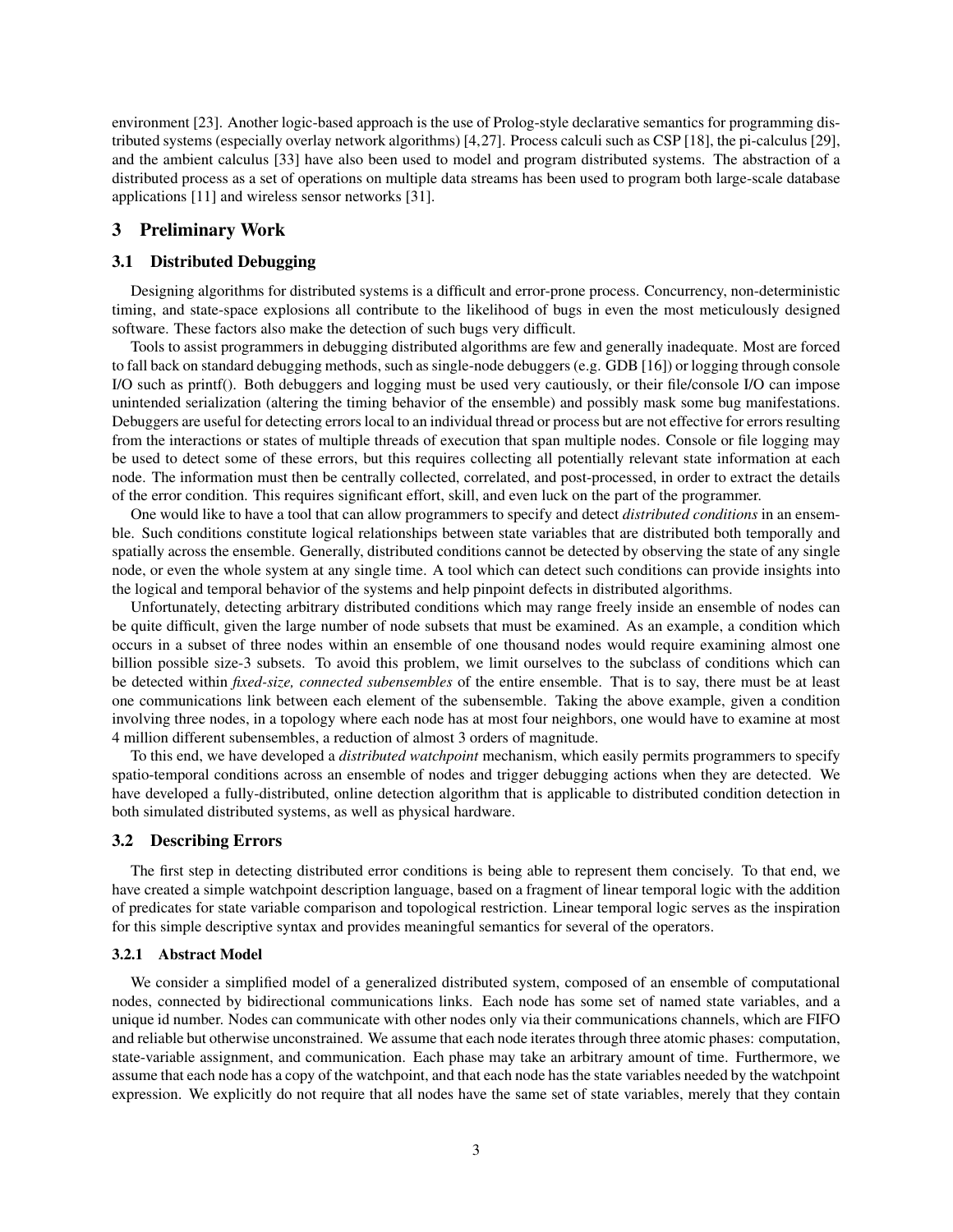```
\langle \text{watchpoint} \rangle \rightarrow \langle \text{module decl.} \rangle \langle \text{bool} \rangle\langle module decl.\rangle \rightarrow modules (\langlestring\rangle^+)
                 \langle \text{bool} \rangle \longrightarrow \text{not} \langle \text{bool} \rangle|\langle \text{bool} \rangle and \langle \text{bool} \rangle|\langle \text{bool} \rangle \text{ or } \langle \text{bool} \rangle| neighbor (\langle module\rangle ) \langle module\rangle)
                                                 \vert ( \langle \text{compare} \rangle )
                                                 |\langle \text{bool} \rangle|hmodulei −→ hstringi
        \langle \text{compare} \rangle \longrightarrow \langle \text{numeric} \rangle \langle \text{c-op} \rangle \langle \text{numeric} \rangle\langlenumeric\rangle \rightarrow \langlestate var\rangle| \integer}
                                                 \vert ((numeric) \m-op) \mumeric))
        \langle state \, var \rangle \rightarrow \langle module \rangle. (last. | next.)<sup>+</sup> \langle string \rangle\langlec-op\rangle \longrightarrow \langle | \rangle | == | ! = | \rangle = | \langle = |\langle m\text{-op} \rangle \longrightarrow + \vert - \vert * \vert /
```


all variables required by the watchpoint. This simplified model does not entail loss of generality, as we can express run-loop, finite-automata, or event-driven distributed programs using it.

#### 3.2.2 Watchpoint Expressions

To reiterate what was mentioned in Section 3.1, in representing distributed error conditions, we make a key assumption: *the error must be able to be represented by a fixed-size, connected subensemble of nodes in specific states*. This assumption makes the detection of distributed error conditions feasible. Allowing disconnected subensembles would imply an exponential search through all subsets of the total ensemble, and distributing information between the members of these subsets would require significant multi-hop messaging.

Watchpoint descriptions begin with a named list of node variables. This list defines the size of the matching subensemble (the connected subgroup whose state satisfies the watchpoint expression), and is implicitly quantified over all connected subgroups of this size in the ensemble. The language includes the standard boolean and grouping primitives, basic mathematical operators, topological restrictions, and state variable comparisons. Topological restrictions take the form of the predicate neighbor(a b), and indicate that the two specified nodes are neighbors (that they share a communications link). When multiple neighbor expressions are combined using boolean operators, arbitrary node topologies can be expressed. State variable comparisons allow for the comparison of named state variables in one node against constants, other local variables, or remote variables on other nodes. Additionally, state variable comparisons may include arbitrarily nested uses of the last and next temporal modal operators, which provide access to the past and future states of the node's state variables. In the case of the next operator, this implies that the watchpoint triggers in the "future," and that the state of the nodes would need to be rolled back one or more timesteps when the watchpoint triggers. A full formal syntax of the watchpoint description language, and several examples of its use, are provided in [15].

These simple primitives give us the ability to represent complex distributed conditions. We can reason along three different axes of a configuration: numeric state variables, topological configuration, and temporal progression. Topological restrictions allow us to model (in some abstract fashion) the configuration space of the nodes, so that error states related to the topology of neighboring nodes may be represented. Temporal modal operators can be used to represent sequences of states, a useful capability for debugging distributed finite state automata.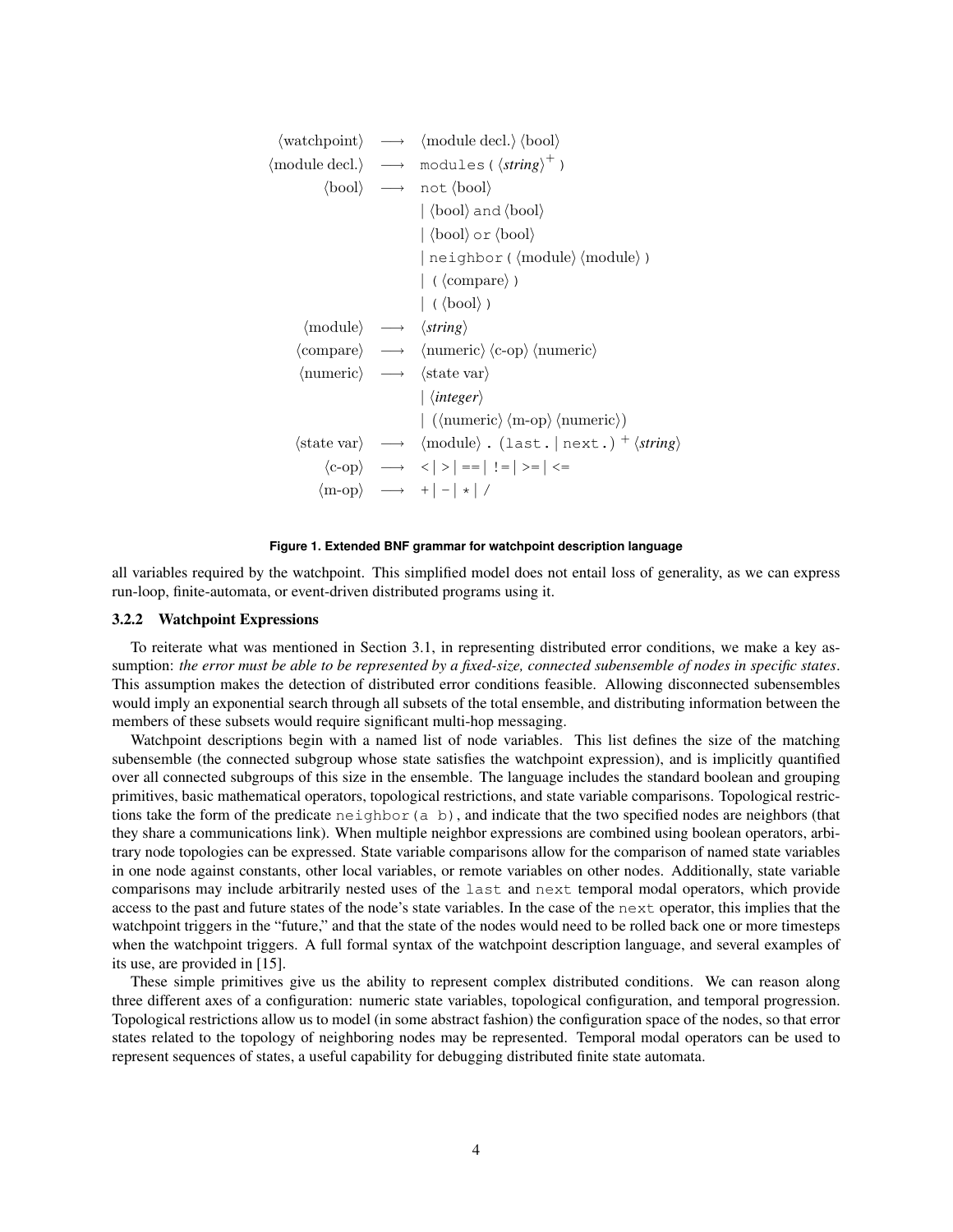

**Figure 2. Example PatternMatcher object. Variables are shown with dotted outlines.**

# 3.3 Detecting Errors

The main component in our distributed watchpoint implementation is the PatternMatcher object (Figure 2). A PatternMatcher consists of three subunits:

- an ordered list of  $n$  named slots that hold node id numbers
- an  $n \times n$  bit adjacency matrix
- an expression tree that both represents the watchpoint expression and stores any accumulated state variables

A PatternMatcher may be empty (with none of its slots filled), partially filled (with some slots and state variables filled), or completely filled. A given PatternMatcher may be in one of three states: matched, failed, or indeterminate. The indeterminate state occurs when there is insufficient information in an empty or partially filled PatternMatcher to decide whether its expression is satisfied. Each PatternMatcher is a mobile data structure which represents one particular search to satisfy the watchpoint condition. A partially filled PatternMatcher is a search which is still in progress, where the empty slots are the incomplete portion of the search. A given node can host many PatternMatchers, representing various searches which are passing through the node, which collect state via the process described below.

#### 3.3.1 Populating PatternMatcher Variables

In order to use PatternMatchers to determine whether watchpoint expressions have been satisfied, we *populate* the components of the PatternMatchers with information from different nodes. This process has three stages that occur at each timestep: i) filling the next available slot, ii) filling the expression tree, and iii) updating the adjacency matrix. When filling slots, we proceed in order: find the first slot that has not been assigned a value, then copy the local node's unique ID number to that slot variable. The name of the slot variable is then used in the second phase, where we traverse the expression tree and instantiate any references to the current slot's state variables with the values from the current node. Finally, we query the node for its current list of neighbors, and update the adjacency matrix with any connections between the current node and any nodes in previously filled slots. These steps are repeated for every node that the PatternMatcher acquires state information from.

As an example, we illustrate the action of the populating process on a simple watchpoint expression. We examine a single PatternMatcher as it is populated by two nodes in succession. The two nodes have unique id's 4 and 5, and gradient values of 12 and 10 respectively (Fig 3a). The PatternMatcher is first populated by node 4. This places the value 4 in slot a, and the value 12 in the variable a.gradient, as indicated by the arrows in (Fig 3c). The PatternMatcher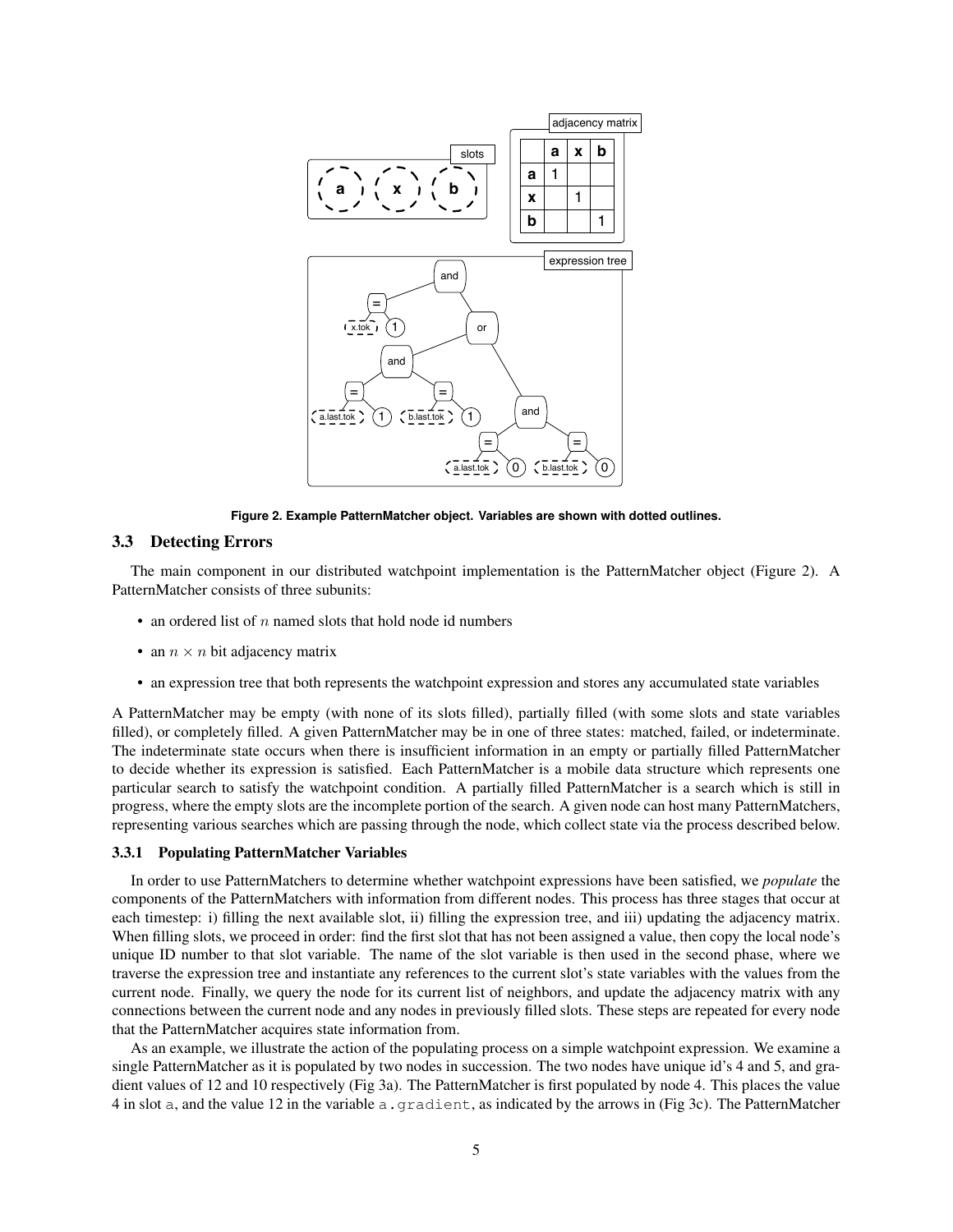

**Figure 3. The population process, with arrows indicating where data is added. a) Node configuration, showing gradient value and node id. b) Initial (empty) PatternMatcher. c) PatternMatcher after being populated with node id 4. d) PatternMatcher after being populated with node id 5.**



**Figure 4. Unordered (a) and non-linear (b) subensembles for the set of nodes (A B C D).**

is then transmitted to node 5, where its second slot is populated. This fills the slot b and the variable b.  $gradient$ . Additionally, as a is a neighbor of b, the relevant entries in the adjacency matrix are updated. The expression tree is now satisfied, and the PatternMatcher has matched the condition described by the watchpoint expression.

### 3.3.2 Centralized Algorithm

Our initial implementation relied on a single centralized procedure to update all PatternMatchers across an entire (simulated) ensemble. A central set of vectors maintained each node's state variables. At each timestep, the current values of all state variables used by active watchpoints were appended to the vectors, providing state history for the variables. The simulator also maintained a single set of PatternMatchers (S), which were updated and processed every timestep as described in Algorithm 1. This centralized algorithm is useful for simulated node ensembles, but debugging actual hardware required the development of a distributed technique for detecting watchpoint conditions.

#### 3.3.3 The Need For Mutihop Messaging Within A Distributed Implementation

To detect the presence of distributed conditions without the presence of a central control entity, we use Pattern-Matchers as mobile state aggregators. PatternMatchers are transmitted from node to node via single-hop messaging, accumulating state until they fail or trigger. Unfortunately, using single-hop messaging, the subensemble topologies that can be detected are quite limited. Consider the two subensembles in Figure 4. Figure 4a illustrates a subensemble whose nodes lie in a linear path, but are not ordered sequentially. With only single-hop messaging, there is no way to propagate the slots (A B C D) in order. Figure 4b shows a subensemble which has an ordered path, if one is allowed to "backtrack" to previously visited nodes. In order to implement this backtracking (and thus detect this class of subensembles) we introduce multi-hop messaging and rerouting.

Multi-hop messaging is used to move a PatternMatcher back through previously visited nodes, so that it can continue to propagate from a different point in the subensemble. PatternMatchers that return to a node that they have already visited are said to have been *rerouted* to the node. Multi-hop messaging and rerouting allow us to detect subensembles of the kind seen in Figure 4b, which we call *nonlinear* ensembles, but not to detect those seen in Figure 4a, which are *unordered*. To detect unordered subensembles we would have to reorder the slots of the PatternMatcher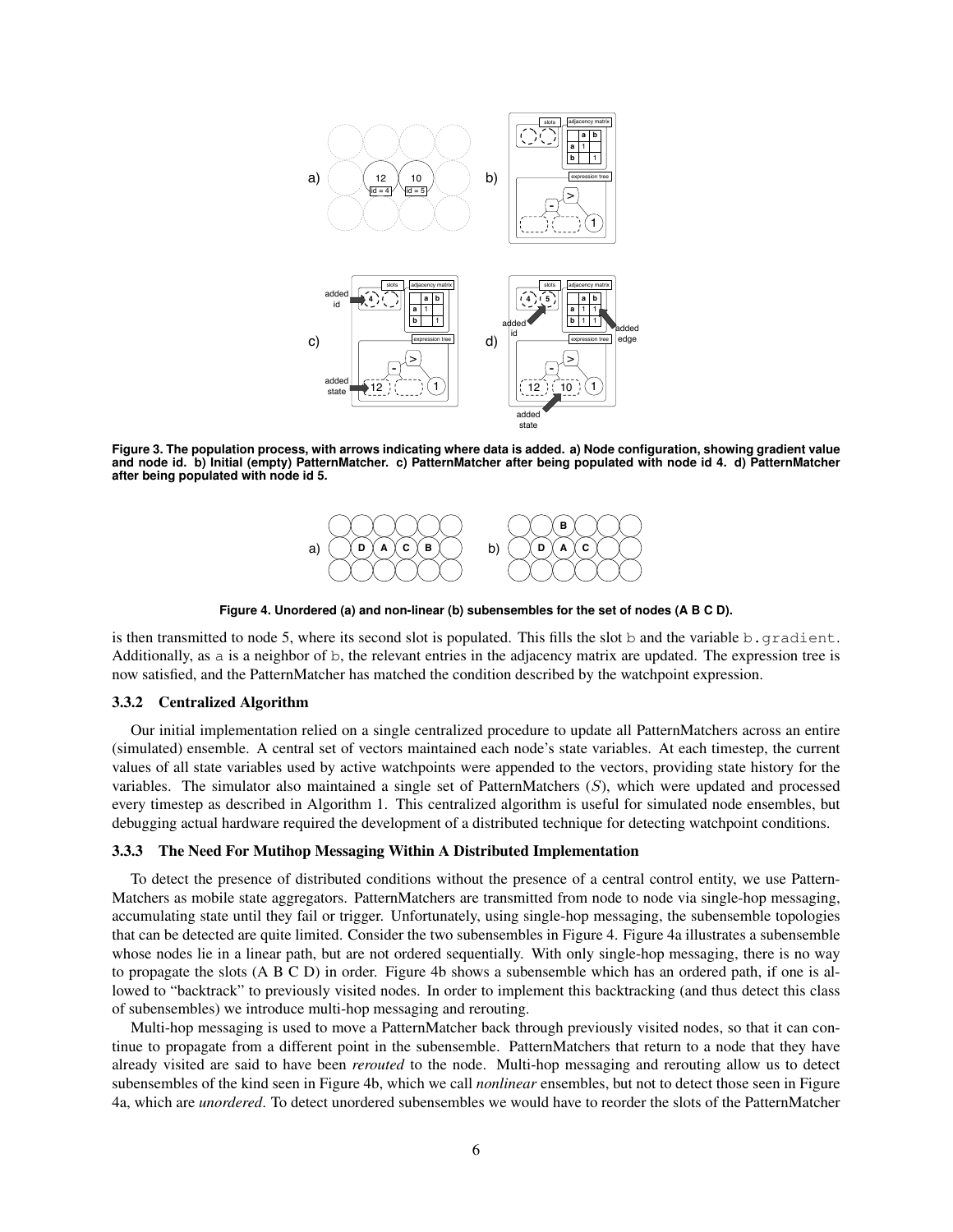to correspond to the ordering in the subensemble. To detect all such unordered configurations, we would have to search all permutations of the slots, a potentially expensive proposition (as a watchpoint of size four would have 24 such permutations).

### 3.3.4 Distributed Algorithm

The distributed implementation of our watchpoint system involves two components on each node: an update function and a message handler for incoming PatternMatchers. The update function is used at each timestep to create, populate, and spread PatternMatchers. Each node maintains three data structures:

- a set  $S$  of active PatternMatchers
- a set  $R$  of PatternMatchers to be rerouted to the node's neighbors
- a local history of watched state variables (used by the *populate* routine)

The PatternMatcher update function of the algorithm is executed at each timestep, and is composed of four phases. In the first phase, a new (empty) PatternMatcher is created, and added to the set S. Then for each PatternMatcher in S, its first open slot (and associated expression tree variables) is populated with information from the local node. If a PatternMatcher's expression tree is satisfied, the trigger action for the watchpoint is executed. If still indeterminate, the PatternMatcher is then spread via two types of messages: local messages sent to each of the node's neighbors, and multihop messages sent to all of the other nodes already identified as being in the PatternMatcher's slots. Every rerouted PatternMatcher in R is then sent via a local message to all of the node's neighbors. Finally, the sets S and R are cleared.

All messages used in the distributed algorithm carry five data fields:

- the PatternMatcher p
- a boolean flag isMultihop
- a boolean flag possibleDup
- the destination node dest
- and the source node source

We represent a complete message as <*p, isMultihop, possibleDup, source, dest*>. '∗' is used to denote field values that we do not care about. Message handling is based on whether a given message is multihop or local. Local messages are handled by adding their PatternMatcher  $p$  to the local set  $S$  of active PatternMatchers.

Multihop messages are examined to see if their ultimate destination is the current node. If the message is in transit to another node, a breadth-first search from the current node to the destination is conducted within the adjacency matrix of the message's PatternMatcher. This provides the next step in routing the message to its destination, and the message is forwarded on to this next hop. If the message is meant for this node's neighbors, its PatternMatcher  $p$  is added to the local set R of rerouted PatternMatchers.

#### 3.4 Operational Concerns

#### 3.4.1 Machine Model

As mentioned in Section 3.2.1, the algorithms we have described assume a specific machine model: namely one that loops through three atomic phases: computation, communication, and state variable assignment. This abstract model is easily adapted to accommodate more general programming styles. We address the applicability of our machine model to three common styles: state-machine, event-handling, and run-loop.

The state-machine programming style (popular in embedded devices) treats the node as a finite-state automaton, which transitions to different states upon the reception of input signals. In this case, we can treat each state transition as a period of computation, followed by variable assignment (the new automata state, and any associated variables). The generation and reception of input signals are then the communications phase.

Event-handling systems are similar in nature to state-machines, as they respond to external interrupts with event handling routines. These systems lack the requirement of remaining within a transition system containing a finite number of states, and typically handle many more interrupts than a state-machine handles transitions. In this case, we can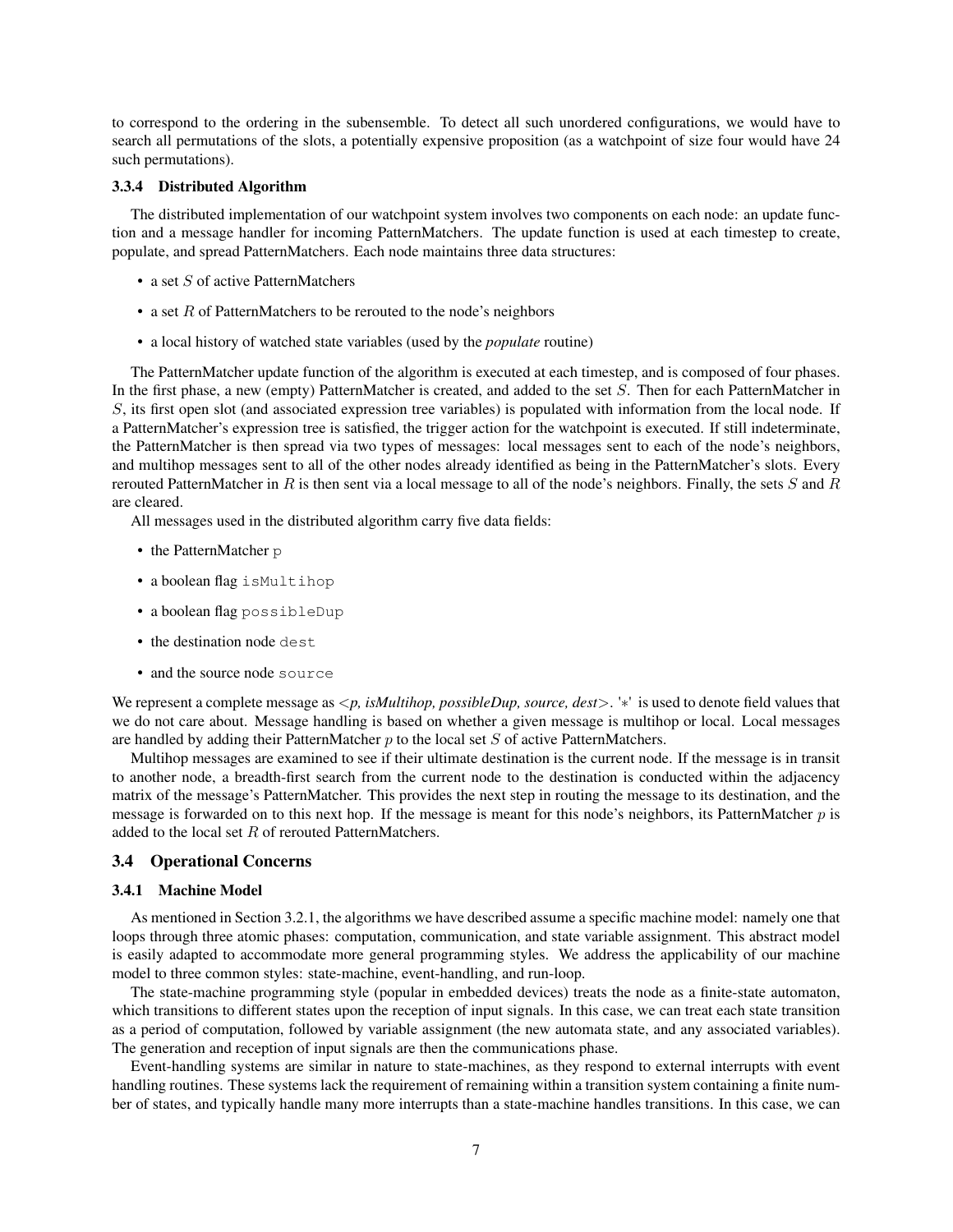potentially treat each interrupt service request as a discrete timestep, with the interrupt serving as the communications phase. As this may impose an excessive burden on the communications infrastructure (it would imply sending out PatternMatchers after every interrupt is handled) we can group a number of closely spaced interrupt requests together to form a timestep. In this case, the interrupt handlers may access the same state variables, so one can either discard the intermediate values assigned within a timestep, or create additional intermediate state variables that can be used to track them.

Run-loop programming is the simplest of all programming styles to adapt for our purposes. We can treat each pass through the main loop as a timestep, and record only the variable values that are present at the end of each loop. If a program sends or receives messages multiple times within the run loop, we can arbitrarily designate one of those occurrences to be the "end" of the loop, and thus mark the point where variable values are recorded and PatternMatchers are propagated. Alternatively, we can make every instance of inter-node communication correspond to the end of a timestep, at which point a single pass through the run loop may contain multiple timesteps.

#### 3.4.2 Snapshot Correctness

In any distributed algorithm which requires state from multiple asynchronously executing programs, there arises the question of consistency. Without some prior guarantees on the length of a timestep, or the presence of a shared clock, there is generally no way to obtain a "snapshot" of the state of multiple nodes that corresponds to one instance of wallclock time. What can be obtained is a *consistent* snapshot, or one that represents a set of states that could exist without any messages passed between the nodes. We examine the issue of snapshot coherence in two phases: in ordered subensembles (which do not require multihop messaging), and then in nonlinear subensembles.

In linear subensembles, the movement of a PatternMatcher from node to node serves as both the marker and state aggregator for a bounded-size Chandy-Lamport snapshot [8]. This allows us to capture a consistent snapshot of the nodes' state for any state variables whose values persist for at least one timestep.

In nonlinear subensembles, the problem becomes more complicated. As the multihop messaging phase of the algorithm introduces additional delays in state capture, it is no longer possible to ensure a consistent snapshot with the PatternMatchers alone. There are two possible solutions to this problem. If the timesteps of all nodes are known to be of equal length, then one can simply apply a backward temporal shift of 1 to all unfilled variables whenever a PatternMatcher moves as part of multihop routing. This ensures that the data the PatternMatcher collects when it reaches a new node has "aged" an amount equal to the number of multihop routing steps, which will be equal to the number of timesteps that have elapsed (by the assumption above, and the abstract machine model).

If there is no guarantee as to the length of timesteps on different nodes, the following approach may be used: when a PatternMatcher with  $m$  slots is created, it is given a timestamp by the local node. That timestamp is broadcast to all neighbors within  $m$  hops, which record the relevant state values and associate them with the timestamp. When a PatternMatcher arrives at a node, it requests the state variables associated with its timestamp. This is equivalent to separating the beacon and state aggregation phases of the Chandy-Lamport snapshot algorithm. The beacon is the timestamp broadcast, and the aggregation is performed by the rerouted PatternMatcher.

#### 3.5 Efficiency

We also analyzed the overall execution time of the algorithms, and their scaling behavior as the size of the ensemble grows. In these tests, we used a 4-slot watchpoint expression, with the host program generating random variables that resulted in half of the active PatternMatchers being culled at each stage. Each node also ran a data aggregation and landmark routing program, to simulate a medium-intensity workload on the system. Tests were run on ensembles of various sizes, using the centralized and distributed implementations, as well as without any watchpoints enabled (for comparison).

Overhead for linear expressions is quite reasonable, with the centralized algorithm having an average overhead of 115% and the distributed algorithm an average overhead of 304%. The overhead for both algorithms is well within the range of other debugging tools like GDB [16] and Valgrind [30]. Unfortunately, the overhead for nonlinear expressions is much higher, being as high as 5182% in the worst case. While this may seem unacceptably high, we must consider the number of successful matches being found via the algorithm. With 1000 nodes, the nonlinear watchpoint finds 3.57 million matches over 100 timesteps. If we examine the time expended per match, we see that the time required as a function of the number of matches is actually quite low: less than one millisecond per match. If we assume that the system will be used to detect relatively infrequent events, then this level of performance is quite adequate.

To test this hypothesis, we compared a set of experiments on 1000 nodes, using a 4-slot watchpoint that discarded 99% of all active PatternMatchers after the first fill(). Results were quite encouraging, with an overhead of only 5%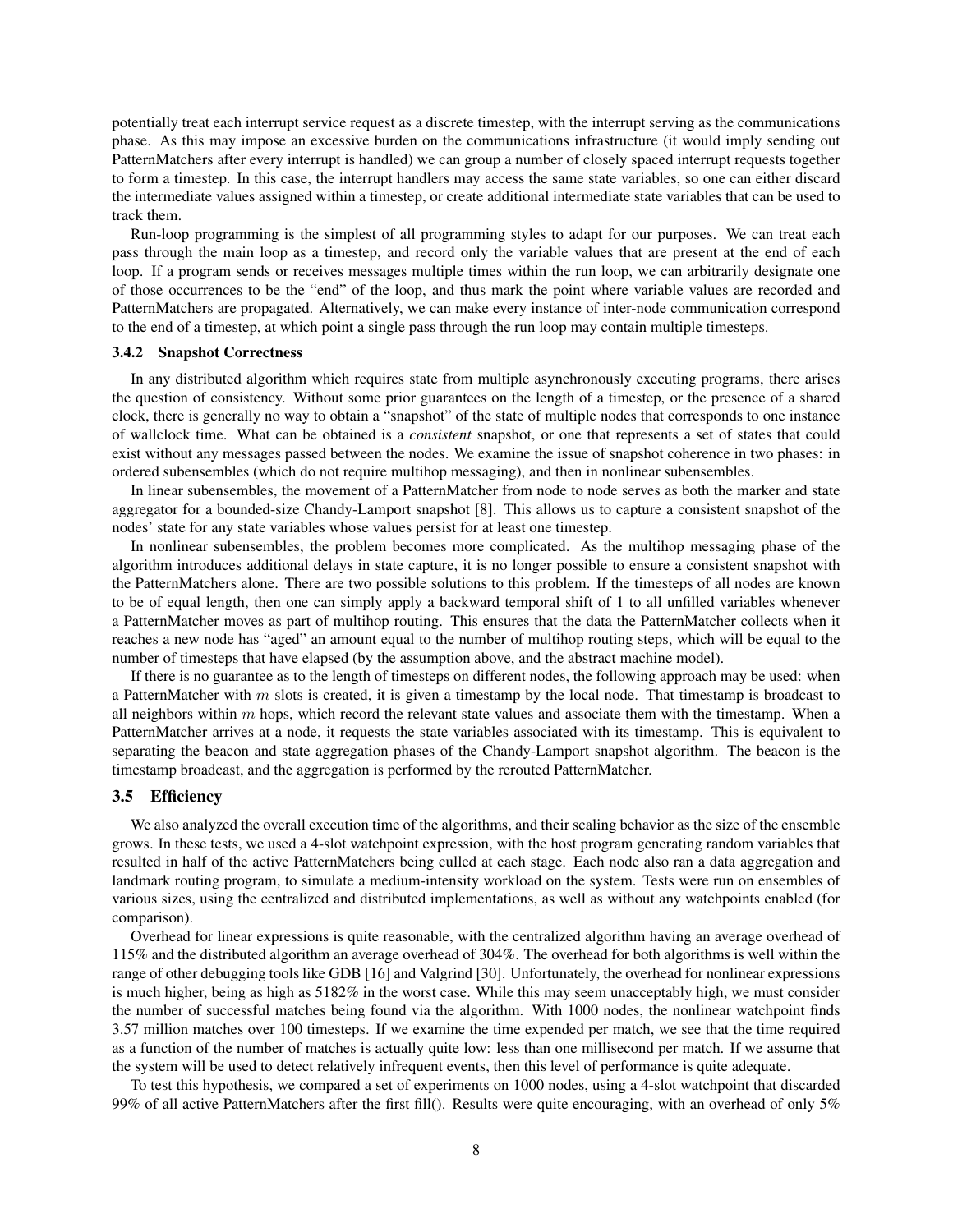(a 20x reduction) for linear subensembles detected via the centralized algorithm, and  $43\%$  (over a 100x reduction) for nonlinear subensembles detected with the distributed algorithm.

#### 3.5.1 Optimizations

To reduce the storage, processing, and communications demands of our watchpoint system, we implement three optimizations: temporal span detection, early termination of candidate pattern matchers, and aggressive neighbor culling. These optimizations increase the watchpoint size and detection frequency that is feasible for a given ensemble of computational nodes.

# 3.5.2 Automatic Temporal Span Detection

For each state variable, we must determine the minimum amount of history that must be maintained by each node. We call this quantity the temporal span of the variable. Additionally, we must determine the minimum amount of total state (all state variables plus neighbor information) that must be maintained to allow for watchpoints that trigger in the future. This is the temporal extent of the system. To calculate the temporal span of a variable, we inspect each use of that variable in the watchpoint expression. For each use of the variable, we calculate the temporal extent by assigning a value of +1 to each next, and a value of −1 to each last. The sum is then the temporal extent for that particular use of the variable. The temporal span for the variable is the maximal difference between any two temporal extents. This is the amount of history which must be maintained for that variable, without factoring in multihop messaging delays. Similarly, the maximum positive extent over all variables specifies the size of the total state vector that must be maintained.

#### 3.5.3 Early Termination

To reduce the number of active PatternMatchers, and thus the bandwidth and processing cost of the algorithm, we aggressively cull PatternMatchers that have no chance of succeeding. Before propagating a PatternMatcher to other nodes, we first check whether the expression tree can ever match. Just as with short-circuit evaluation of a boolean expression in programming languages like C, even if the PatternMatcher is not completely filled, subclauses of the expression tree may have already made the whole unsatisfiable. If this match can already be ruled out, the PatternMatcher is deleted, and no messaging and computation is required to check its descendants.

#### 3.5.4 Neighbor Culling

We can reduce the set of neighbors to which a given PatternMatcher can spread by examining the topological constraints of the expression tree. If the constraint  $neighbour(A \ b)$  exists in the watchpoint, b is the next open slot, and a is already filled, then the PatternMatcher can only spread to neighbors of a. In the case of multiple topological restrictions, we generate a set of possible neighbors by traversing the tree from the bottom up, treating and as set intersection and or as set union. Without this optimization, we could conceivably spread a PatternMatcher to a large number of other nodes whose connectivity relationships would prevent the watchpoint expression from being satisfied.

### 4 Proposed Work

As stated in Section 1, the approach I plan to take during this thesis rests on the validation of two premises: that LDPs are useful in a variety of application domains, and that techniques for describing and detecting these LDPs are both theoretically and empirically sound. In the following sections I sketch a course of proposed research for each of these topics. The actual path of the research will, of course, be slightly different that this, as it will be informed by the difficulties encountered during the progress of the thesis.

### 4.1 Applicability to Distributed Application Domains

To establish the applicability of distributed predicate search to a wide variety of situations, I plan to demonstrate its use in three scenarios: distributed debugging, modular robotic motion planning, and hop-bounded service discovery. These three scenarios will also provide test cases for performance evaluation and (in the latter two cases) competing implementations to benchmark against.

The first application I plan to demonstrate is distributed debugging, specifically debugging the modular robots of the Claytronics [2] project. In my previous publications, I demonstrated a number of example watchpoints, and exposed the system's underlying dependence on host program behavior. I plan to reprise this analysis, exploring the effects of additional language features and optimizations on distributed watchpoint performance. Distributed debugging is an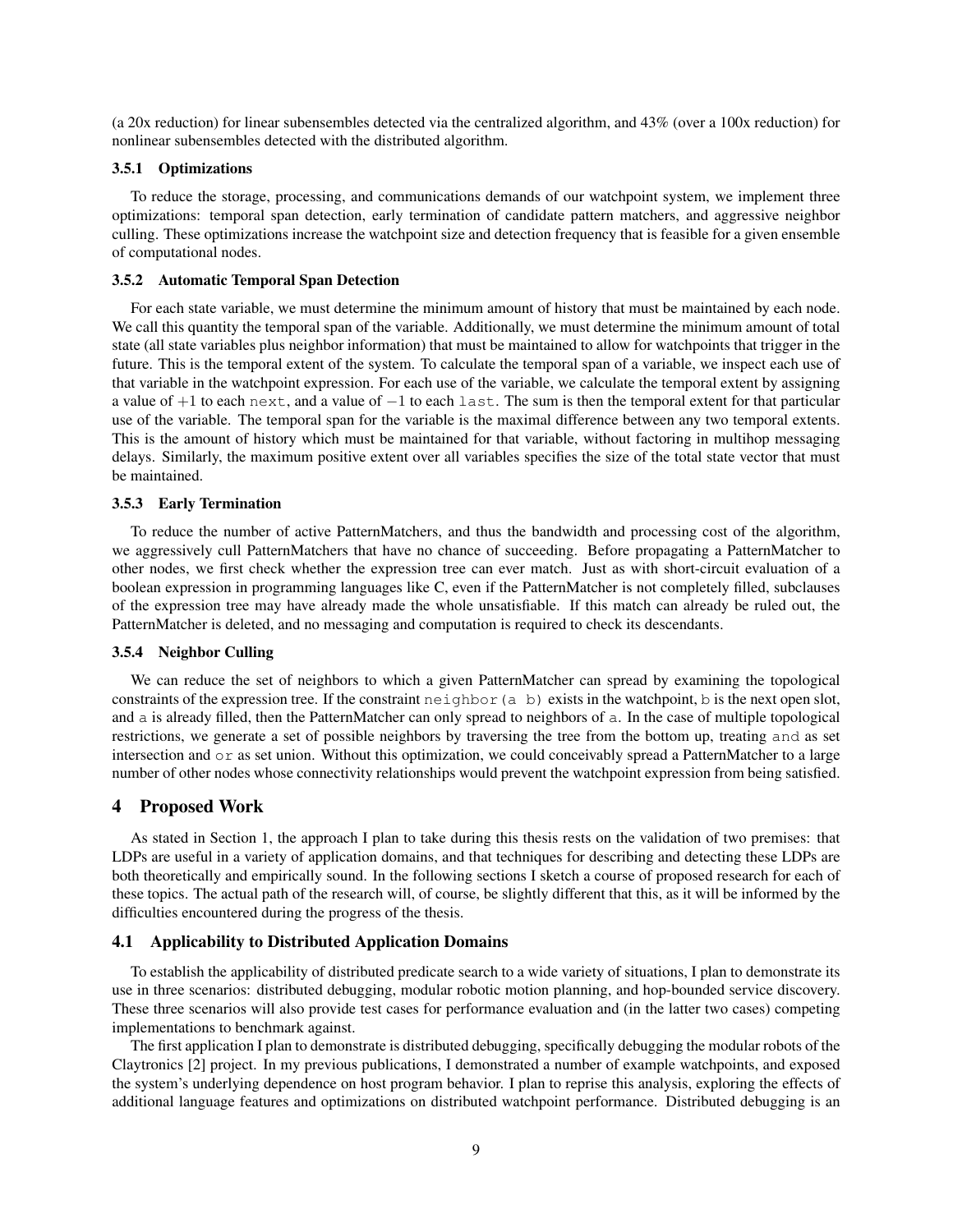interesting test case, as it is one where successful matches are rare and search can terminate early a high percentage of the time. This means that many language features which would be too expensive for general programming usage would remain appropriate for use in distributed debugging.

The second application I plan to demonstrate is metamodule motion planning for Claytronics. As a follow-on to my early work on hole-based motion planning [14], Srinivasa and Dewey developed a general technique for modular robot motion planning (currently in review), which uses metamodules composed of multiple robots to transition a large ensemble from one 3D shape to another. I will demonstrate the core of this work, the detection of conditions for growth and deletion, implemented using distributed predicate search. This application will demonstrate performance under a large number of small (2 or 3 node) predicates.

Finally, I plan to demonstrate the use of distributed predicate search for hop-limited service discovery in generic multihop networks. As a concrete example, I plan to demonstrate the ability to locate high-bandwidth paths to a nearby gateway in RoofNet [5] or other MANET systems. This application requires reasoning about link-level variables and variably-sized routes.

Each of the three scenarios I plan to test stresses a different element of the LDP system: debugging requires ability to quickly discard large numbers of PatternMatchers, motion planning requires complex coordination and quick response while limiting message traffic, and service discovery requires the efficient detection of predicates that can span variably-sized subensembles. These disparate requirements provide a large problem space for LDP to tackle, and successfully addressing the needs of each will show the broad utility of the technique.

#### 4.1.1 Syntactic Enhancements

To implement the proposed applications, the basic language described in my work on distributed watchpoints must be extended via additional language primitives. The exact set of primitives necessary for each application domain is dependent on many factors, but the proposed features below provide an example of the types of features that would be considered.

#### Edge Variables

A straightforward extension to the availability of state variables on nodes is to make them available to edges. The exact set of edge variables would be application dependent, but one can easily see the utility of being able to represent available bandwidth, distance or bearing, and signal-to-noise ration for links between nodes.

### Set Variables

The current watchpoint description language supports only scalar types: booleans and floating points. The addition of set (or array) variables would allow for the representation and querying of to-many relationships. In addition to including sets as a basic datatype, the language would also have to be modified to support common set operations, such as size(),union(), and subset(). This functionality allows for reasoning about sets of neighbors in a distributed system, and would provide several interesting optimization opportunities, as it is obviously disadvantageous to transmit entire sets during the distributed search process.

#### Named Searches

The ability to name searches, and then query a node for its membership status with regard to a particular query, exposes the capability to perform hierarchical search. As an example, one could define a low-level search predicate that would locate logical groups in an ensemble, and then use a higher-level search to express properties in terms of those groups, rather than their underlying nodes.

#### Quantified Kleene-\*

One glaring limitation in the current distributed watchpoint system is its inability to represent conditions that involve a variable number of nodes. To provide this functionality, I plan to implement a version of the Kleene-\*, allowing one or more named nodes to be replicated inside the search expression. In order to ensure that the scope of the resulting search remains bounded, I plan to require that the replication be bounded within minimum and maximum values. This addition would imply the modification of all other comparison operations, so that one could express properties that exist between these replicated nodes.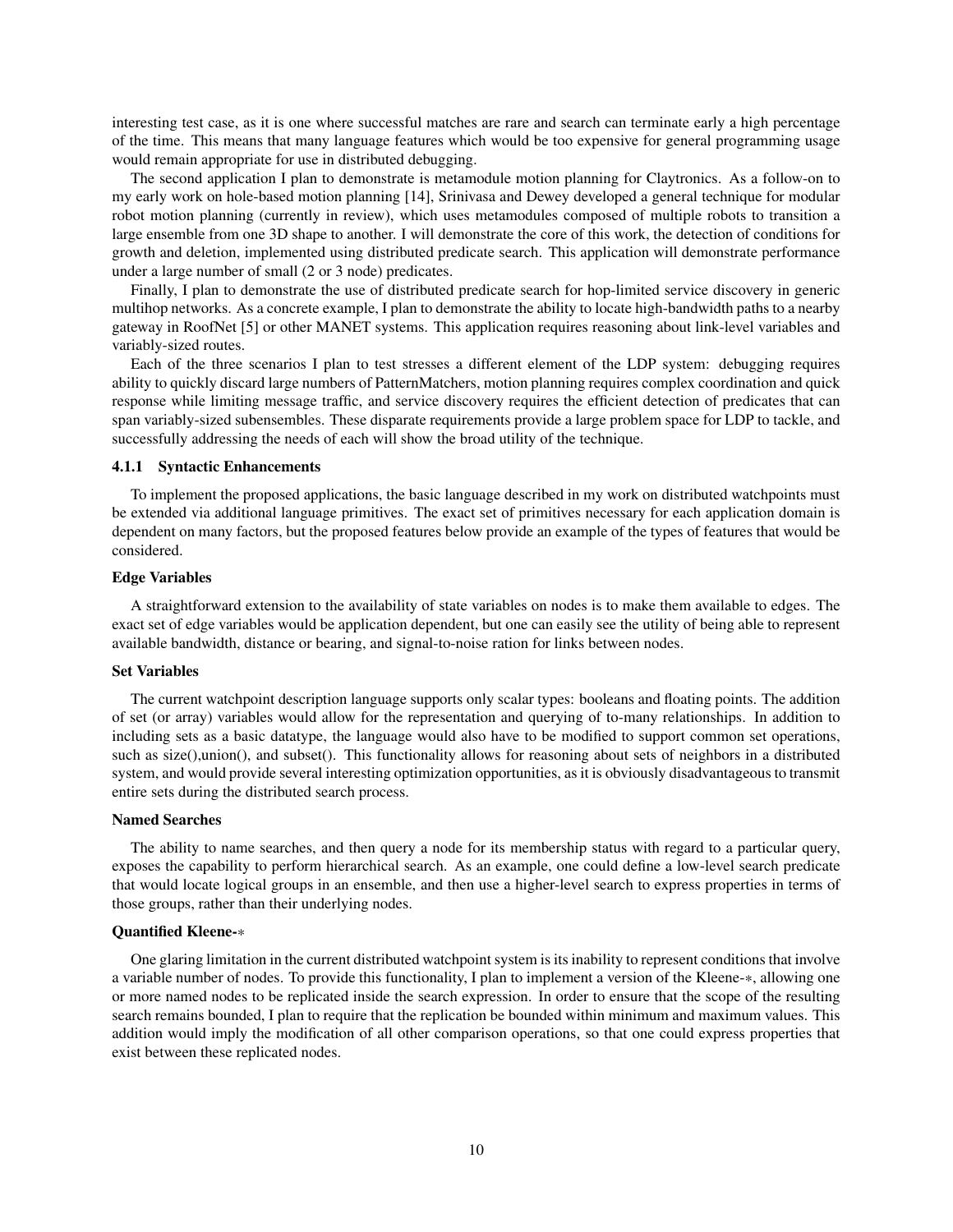#### Count() operation

A relatively simple addition, count() takes one or more comma-separated boolean expressions and returns the number of those expressions that evaluate to true. Count() is interesting for three reasons: (i) it is connected to the use of higher-order logics, as it can upconvert from boolean back to numeric values, (ii) count(), when combined with quantified Kleene-\*, allows for the concise expression of complicated compound properties, and (iii) count(), when used as one half of a comparison operator, lends itself to aggressive optimization via short-circuit evaluation.

#### Interval-Based Sampling

The final proposed enhancement to the language involves not only the syntax of the language, but also the method by which state variable data is gathered. The current model of state capture assumes that there is some interval, or "tick", when all state is captured. This tick-based sampling will miss any transitions in state variables that occur between sample times, preventing the capture of transient conditions, and introducing a source of race conditions. An alternate model would be edge-triggered sampling, where a variable is sampled every time it changes state. While this would capture all events that occurred in the system, it mave produce a large quantity of state, which may be untenably large for transmission or storage purposes. As a compromise, I plan to implement set-based storage of variable values. For a particular timestep, every variable maintains a set of the discrete values it assumed during that tick. By placing limits on the frequency of timesteps, and the maximum size of the set, this system can emulate both tick-based sampling and edge-triggered detection. The introduction of set-based variables would necessitate changing the semantics of all mathematical and comparison operators in the system. The extension of mathematical operators is relatively straightforward, but the extension of comparators reveals two different semantic interpretations: that a comparison between two sets is always true (for any pair of elements), or that it is true for some pair of elements. To expose this semantic difference, I plan to modify the language to allow for the specification (on a per-comparison basis) of which mode to use.

#### 4.2 Theoretical Validation and Experimental Evaluation/Improvement

The second branch of my work rests on the validation of LDPs and the predicate search system as a valid technique, from both a formal and an experimental standpoint.

### 4.2.1 Formal Properties

To place my work on a more sound formal footing, I plan to analyze the effect of the various language constructs and algorithms on the proof properties of the predicates. This will involve the development of a formal grammar, type system, and operational semantics for the predicates, in either a process calculus or logic fragment. The choice of formal model is important, as the underlying properties of the calculus or logic will affect the set of properties that are easy to prove. Once I have developed the formal encoding of the LDP system, I will need to validate it by proving basic progress and safety theorems. From there, I will use the formal framework to evaluate which language features provide guarantees that a predicate is possibly true or definitely true, under various classes of distributed systems. I anticipate that there will be several language features that will not be provably consistent for general distributed systems, and that these features will work only in a restricted subset of distributed ensembles (those with bounded message delay, or perhaps shared clocks).

#### 4.2.2 Performance Evaluation

To validate the performance of the predicate search system, I will evaluate the computation and communication costs of the LDP implementations of distributed watchpoints, motion planning, and resource discovery. I plan to evaluate both the total cost and the cost per node, as well as the cost per match. To get a more nuanced view of the system's cost, I will evaluate multiple topologies, ensemble sizes, predicate sizes, and match probabilities. Finally, I will compare the performance of the LDP motion planner and resource discovery implementations with the same algorithms implemented in lower-level programming languages (C++, Java, etc.).

#### 4.2.3 Search Strategies & Performance Enhancements

The next stage of the work will focus on enhancing the performance of the predicate search system. This section is, of necessity, slightly more tentative than others, as the necessity and efficacy of various optimizations is difficult to predict at this time. The optimizations that I plan to test can be broadly divided into three categories: optimizations of messaging volume, optimizations of search strategy, and optimizations in PatternMatcher short-circuiting.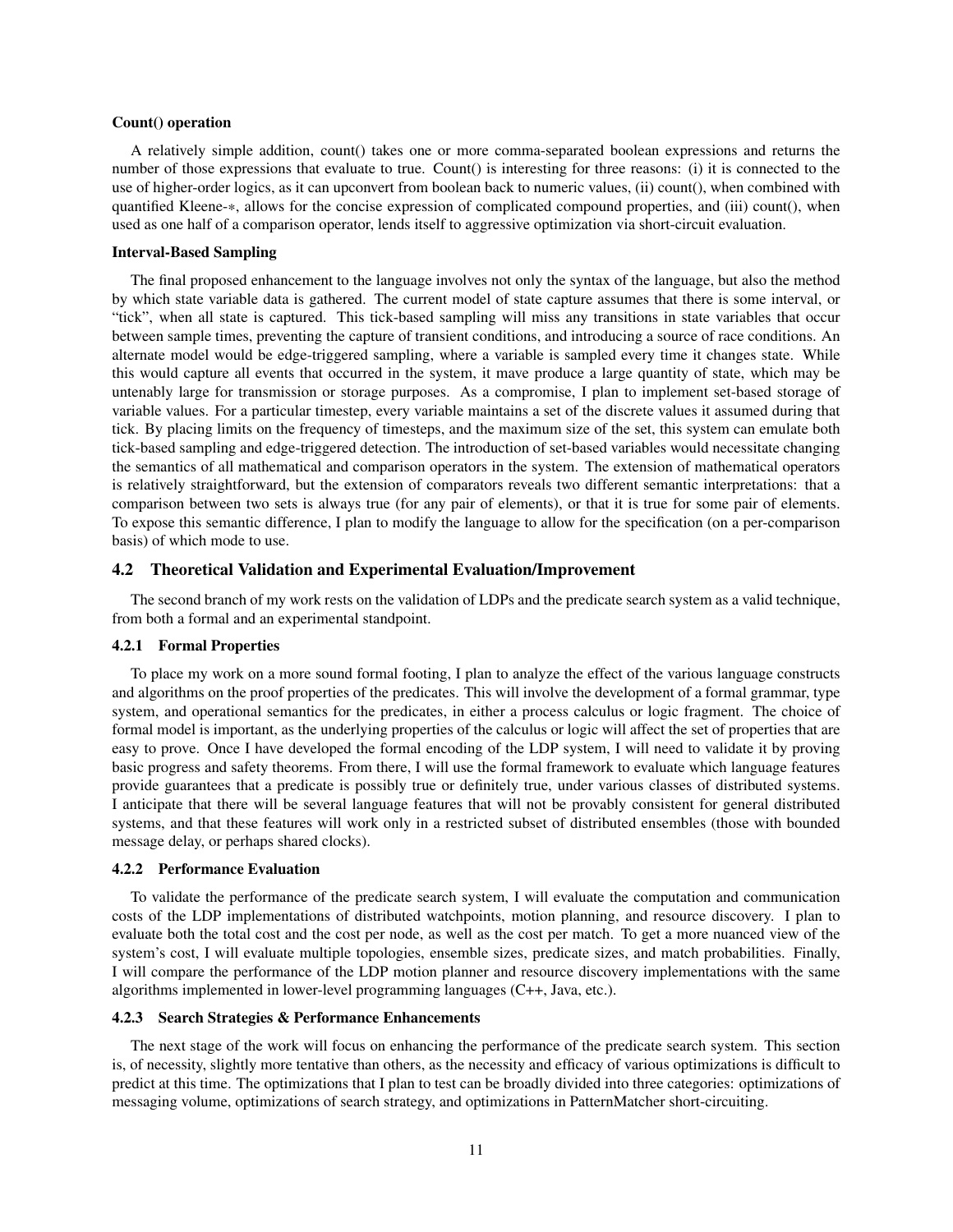As network traffic is often the most expensive commodity in a distributed system, any optimizations that reduce extraneous messages could potentially provide a efficiency boost. The simplest optimization for reducing network traffic that I plan to implement is batching messages. Instead of sending each individual PatternMatcher as its own packet, the predicate search system would batch together multiple PatternMatchers with the same destination. This would amortize the per-packet transmission overhead over multiple PatternMatchers, but introduce an additional source of latency. Another optimization to reduce message volume would be automatic culling of filled subexpression trees. To perform a distributed state comparison, the PatternMatcher must store and transmit two or more 32-bit data values. From the perspective of the search system, these values are unnecessary, as we care only about the high order bit from the comparison operator. Culling subtrees and replacing them with the results of the top-level comparison could significantly reduce message size. Finally, we could take the additional step of caching remote state variables as they pass through a node, allowing for certain remote state comparisons to take place purely locally. This optimization is not compatible with subtree culling, and could potentially expose the PatternMatcher to out of date or incorrect information, so its implementation would require careful consideration.

The basic search algorithms developed for [15] and [13] allow for the detection of linear subensembles, as well as ordered subensembles with backtracking. An obvious extension would be to develop an algorithm for non-ordered subensembles which would enable detection of a larger class of properties. Allowing non-ordered subensembles would, however, greatly increase the number of possible subensembles, and thus the cost of the predicate search algorithm. Another possible optimization would be to replace the PatternMatcher-based search with some other technique, possibly an automata-derived method such as those used in regular path queries [6]. Finally, I plan to consider the problem of success notification, in particular the potential need to efficiently inform multiple nodes of one or more successful matches. Efficient notification will likely require some form of multicast spanning tree [37] or other overlay construct.

Finally, I plan to investigate the additional opportunities for short-circuiting that the additional language constructs introduce. As an example, if we were presented with an expression of the form  $count(\ldots) >1$ , where the body of the count operation contained 3 or more subexpressions, it would be unnecessary to evaluate more than two of them if the two subexpressions first evaluated were both true.

#### 4.2.4 Fault Tolerance

For LDPs to be generally useful in real distributed applications, the underlying search algorithm must be robust to a certain level of failures, or at least provide the programmer with notification of such failures. I plan to explore the effects of non-correlated, non-Byzantine node and communications failures on the operation of the LDP search algorithm. This will involve three tasks: observing the behavior of the base algorithm under failures, implementing failure detection mechanisms, and finally implementing failure recovery or avoidance. On first inspection, the nonmultihop search algorithm appears to be relatively robust to failures in communication, as such failures will merely prevent subensembles containing the failed node from matching. To prevent transient communications errors from removing these nodes from the search space, I plan to explore the possibility of caching state data at remote nodes (as mentioned in the optimization section above), so that a node can be searched even when temporarily unavailable. Multihop messaging and backtracking for action execution are more vulnerable to failure, as a failure anywhere in the matching subensemble could conceivably prevent the multihop messages from reaching their destination. Preventing this occurrence will likely require the implementation of a robust routing algorithm instead of the simple path backtracking currently used.

#### 5 Timeline

Figure 5 shows my proposed schedule to complete the thesis. Figure 5(a) depicts the global picture of the timeline for all the thesis work. I have already finished the first three pieces of work, namely, basic algorithms for both centralized and distributed predicate detection, and proof-of-concept implementation of distributed watchpoints. I plan to spend 9 months working on additional language primitives, 6 months working on performance optimization, 9 months working on characterizing the formal properties of the system, and 18 months writing the thesis.

### **References**

- [1] Etnus TotalView. [Online]. Available: http://www.etnus.com/
- [2] B. Aksak, P. S. Bhat, J. Campbell, M. DeRosa, S. Funiak, P. B. Gibbons, S. C. Goldstein, C. Guestrin, A. Gupta, C. Helfrich, J. Hoburg, B. Kirby, J. Kuffner, P. Lee, T. C. Mowry, P. S. Pillai, R. Ravichandran, B. D. Rister,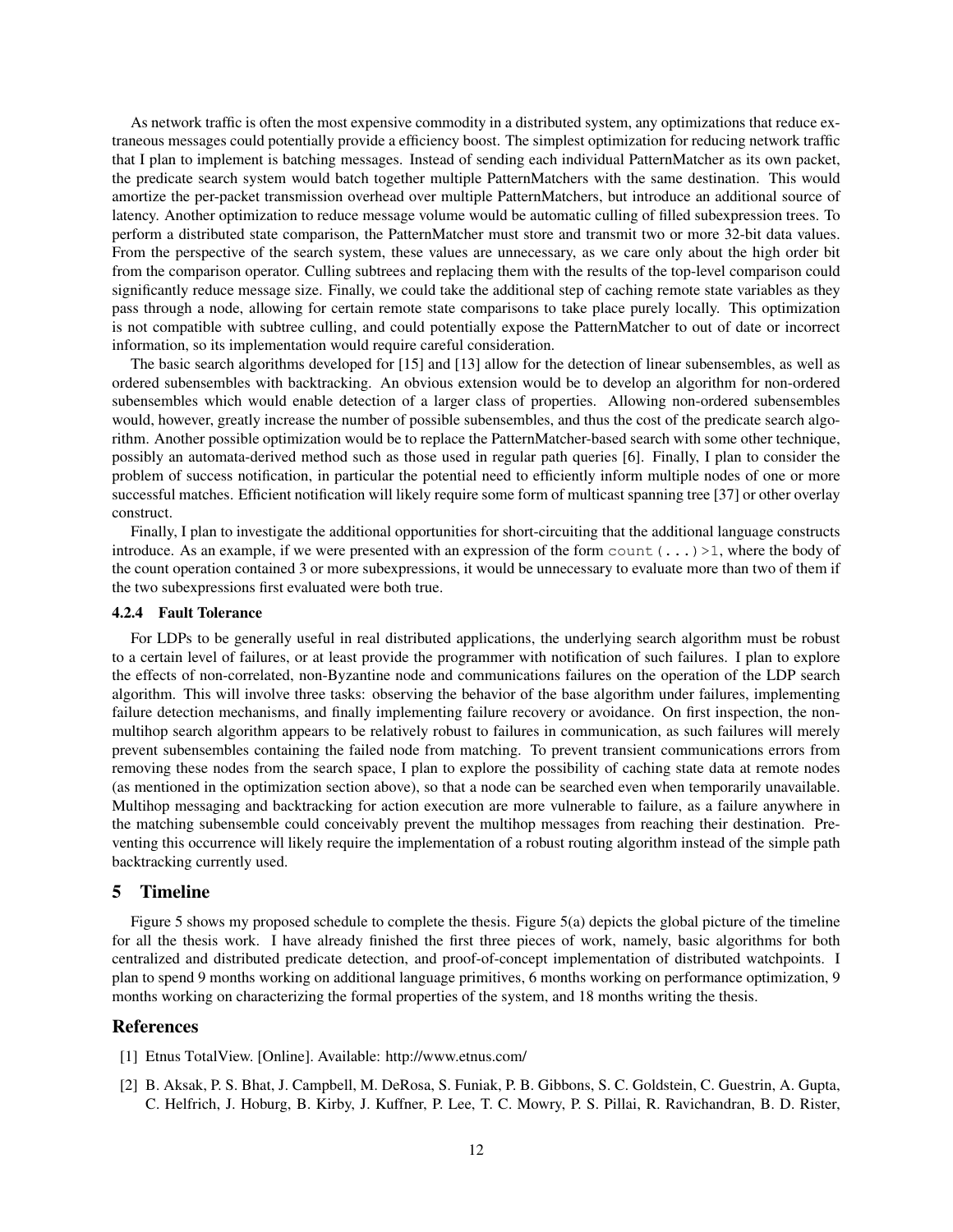

(a) Timeline for all the thesis work

**Figure 5. Thesis timeline**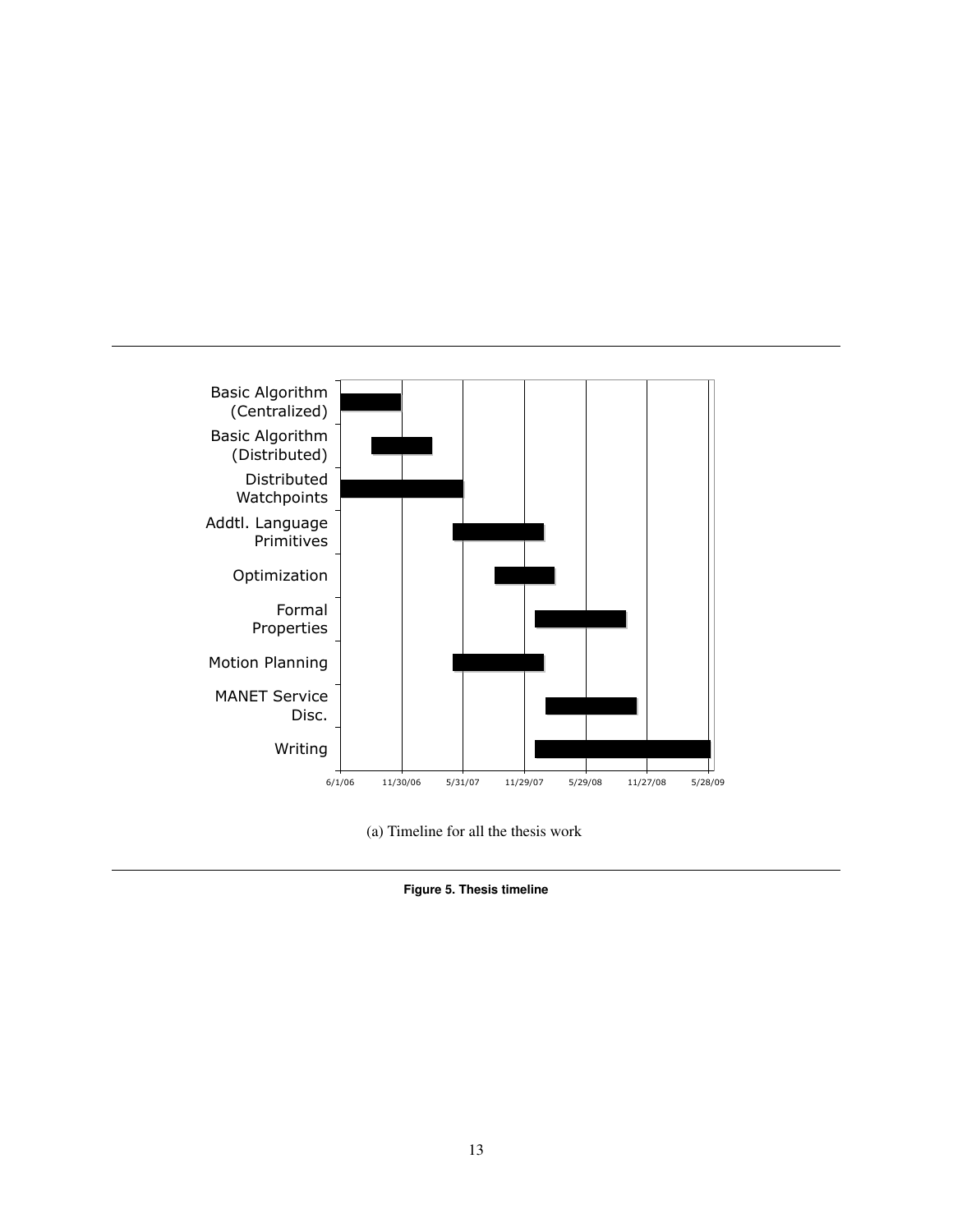S. Seshan, M. Sitti, and H. Yu, "Claytronics: highly scalable communications, sensing, and actuation networks [demo abstract]," in *SenSys '05: Proceedings of the 3rd international conference on Embedded networked sensor systems*. New York, NY, USA: ACM Press, 2005, pp. 299–299.

- [3] D. P. Anderson, J. Cobb, E. Korpela, M. Lebofsky, and D. Werthimer, "Seti@home: an experiment in publicresource computing," *Commun. ACM*, vol. 45, no. 11, pp. 56–61, 2002.
- [4] M. Ashley-Rollman, S. Goldstein, P. Lee, T. Mowry, and P. Pillai, "Meld: A declarative approach to programming ensembles," in *Proceedings of the IEEE International Conference on Robots and Systems IROS '07*, 2007.
- [5] S. Biswas and R. Morris, "Opportunistic routing in multi-hop wireless networks," in *Proceedings of the ACM SIGCOMM '05 Conference*, Philadelphia, Pennsylvania, August 2005.
- [6] D. Calvanese, G. D. Giacomo, M. Lenzerini, and M. Vardi, "Reasoning on regular path queries," in *Proceedings of SIGMOD*, 2003. [Online]. Available: citeseer.ist.psu.edu/article/calvanese03reasoning.html
- [7] S. Carr, J. Mayo, and C.-K. Shene, "Race conditions: A case study," *The Journal of Computing in Small Colleges*, vol. 17, no. 1, pp. 88–102, October 2001.
- [8] K. M. Chandy and L. Lamport, "Distributed snapshots: Determining global states in distributed systems," *ACM Transactions on Computer Systems*, vol. 3, no. 1, pp. 63–75, February 1985.
- [9] B. Charron-Bost, C. Delporte-Gallet, and H. Fauconnier, "Local and temporal predicates in distributed systems," *ACM Trans. Program. Lang. Syst.*, vol. 17, no. 1, pp. 157–179, 1995.
- [10] C. M. Chase and V. K. Garg, "Detection of global predicates: Techniques and their limitations," *Distributed Computing*, vol. 11, no. 4, pp. 191–201, 1998. [Online]. Available: citeseer.ist.psu.edu/article/chase98detection.html
- [11] M. Cherniack, H. Balakrishnan, M. Balazinska, D. Carney, U. Cetintemel, Y. Xing, and S. Zdonik, "Scalable Distributed Stream Processing," in *CIDR 2003 - First Biennial Conference on Innovative Data Systems Research*, Asilomar, CA, January 2003.
- [12] R. Cooper and K. Marzullo, "Consistent detection of global predicates," in *Proceedings of the ACM/ONR Workshop on Parallel and Distributed Debugging, published in ACM SIGPLAN Notices*, vol. 26, no. 12, 1991, pp. 167–174. [Online]. Available: citeseer.ist.psu.edu/cooper91consistent.html
- [13] M. De Rosa, S. C. Goldstein, P. Lee, J. Campbell, and P. Pillai, "Distributed watchpoints: Debugging large modular robotic systems (in preparation)," *International Journal of Robotics Research*, Special Issue on Modular Robotics 2007.
- [14] M. DeRosa, S. Goldstein, P. Lee, J. Campbell, and P. Pillai, "Scalable shape sculpting via hole motion: Motion planning in lattice constrained modular robots," in *Proceedings of the IEEE International Conference on Robotics and Automation ICRA '06*, 2006.
- [15] M. DeRosa, S. Goldstein, P.Lee, J. Campbell, and P. Pillai, "Distributed watchpoints: Debugging large multirobot systems," in *Proceedings of the IEEE International Conference on Robotics and Automation ICRA '07*, 2007.
- [16] FSF, *GDB: The GNU Project Debugger*, Free Software Foundation, 2007. [Online]. Available: http://www.gnu.org/software/gdb/
- [17] V. K. Garg and B. Waldecker, "Detection of weak unstable predicates in distributed programs," in *Global States and Time in Distributed Systems*, Z. Yang and T. A. Marsland, Eds. IEEE Computer Society Press, 1994. [Online]. Available: citeseer.ist.psu.edu/garg94detection.html
- [18] C. A. R. Hoare, "Communicating sequential processes," *Commun. ACM*, vol. 21, no. 8, pp. 666–677, 1978.
- [19] L. Huang, X. Nguyen, M. Garofalakis, J. Hellerstein, A. D. Joseph, M. Jordan, and N. Taft, "Communicationefficient online detection of network-wide anomalies," in *26th Annual IEEE Conference on Computer Communications (INFOCOM'07)*, 2007.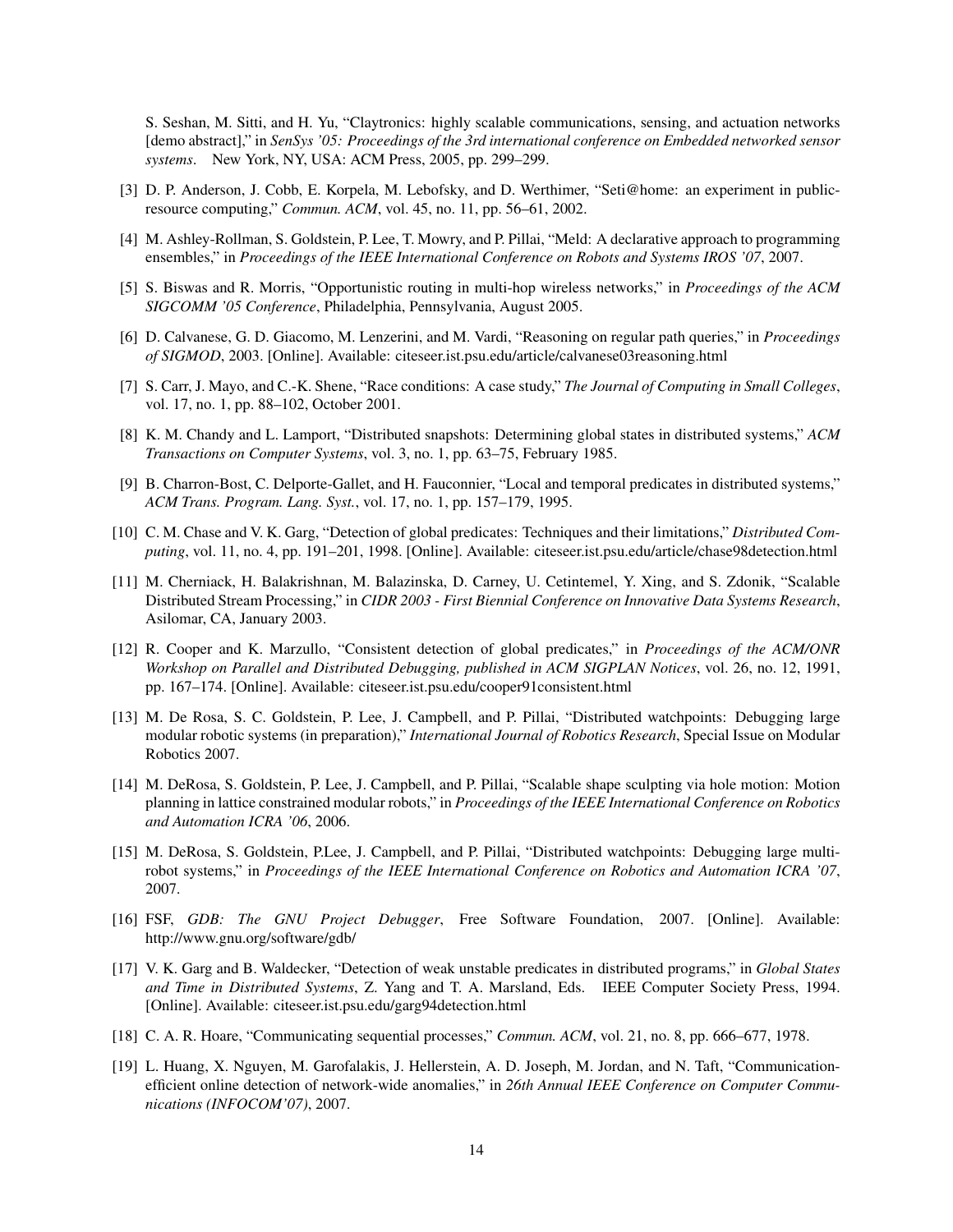- [20] M. Hurfin, M. Mizuno, M. Raynal, and M. Singhal, "Efficient distributed detection of conjunctions of local predicates," *Software Engineering*, vol. 24, no. 8, pp. 664–677, 1998. [Online]. Available: citeseer.ist.psu.edu/hurfin96efficient.html
- [21] A. Jain, J. M. Hellerstein, S. Ratnasamy, and D. Wetherall, "A wakeup call for internet monitoring systems: The case for distributed triggers," in *Proc. 3rd ACM SIGCOMM Workshop on Hot Topics in Networks (HotNets)*, San Diego, CA, November 2004.
- [22] B. Karp and H. T. Kung, "Greedy perimeter state routing for wireless networks," in *Proceedings of the Sixth Annual ACM/IEEE International Conference on Mobile Computing and Networking (MobiCom 2000)*, Boston, Massachusetts, August 2000, pp. 243–254.
- [23] K. B. Lamine and L. Kabanza, "Reasoning about robot actions: A model checking approach," *Advances in Plan-Based Control of Robotic Agents*, pp. 123–139, 2002. [Online]. Available: citeseer.ist.psu.edu/ben02reasoning.html
- [24] L. Lamport, "Time, clocks, and the ordering of events in a distributed system," *Commun. ACM*, vol. 21, no. 7, pp. 558–565, 1978.
- [25] ——, ""Sometime" is sometimes "not never": on the temporal logic of programs," in *POPL '80: Proceedings of the 7th ACM SIGPLAN-SIGACT symposium on Principles of programming languages*. New York, NY, USA: ACM Press, 1980, pp. 174–185.
- [26] S. M. Larson, C. D. Snow, M. R. Shirts, and V. S. Pande, *Computational Genomics*. Horizon Press, 2002, ch. Folding@Home and Genome@Home: Using distributed computing to tackle previously intractable problems in computational biology.
- [27] B. Loo, T. Condie, J. Hellerstein, P. Maniatis, T. Roscoe, and I. Stoica, "Implementing declarative overlays," in *Proceedings of ACM Symposium on Operating System Principles (SOSP)*, 2005.
- [28] F. Mattern, "Virtual time and global states of distributed systems," in *Parallel and Distributed Algorithms: Proceedings of the International Workshop on Parallel and Distributed Algorithms*. Elsevier, 1989. [Online]. Available: citeseer.ist.psu.edu/mattern89virtual.html
- [29] R. Milner, "The polyadic pi-calculus: A tutorial," The University of Edinburgh, Tech. Rep. ECS-LFCS-91-180, October 1991. [Online]. Available: http://www.lfcs.inf.ed.ac.uk/reports/91/ECS-LFCS-91-180/
- [30] N. Nethercote and J. Seward, "Valgrind: A program supervision framework," *Electronic Notes in Theoretical Computer Science*, 2003.
- [31] R. Newton, G. Morrisett, and M. Welsh, "The regiment macroprogramming system," in *IPSN '07: Proceedings of the 6th international conference on Information processing in sensor networks*. New York, NY, USA: ACM Press, 2007, pp. 489–498.
- [32] R. Obermarck, "Distributed deadlock detection algorithm," *ACM Trans. Database Syst.*, vol. 7, no. 2, pp. 187– 208, 1982.
- [33] I. Phillips and M. Vigliotti, "On reduction semantics for the push and pull ambient calculus," in *Proceedings of IFIP International Conference on Theoretical Computer Science (TCS 2002), IFIP 17th World Computer Congress, August 2002, Montreal*. Kluwer, 2002, pp. 550–562. [Online]. Available: http://www.doc.ic.ac.uk/ iccp/papers/
- [34] A. Pnueli, "The temporal logic of programs," in *Proceedings of the 18th IEEE Symposium on Foundations of Computer Science*, 1977, pp. 46–67.
- [35] R. Schwarz, "Causality in distributed systems," in *EW 5: Proceedings of the 5th workshop on ACM SIGOPS European workshop*. New York, NY, USA: ACM Press, 1992, pp. 1–5.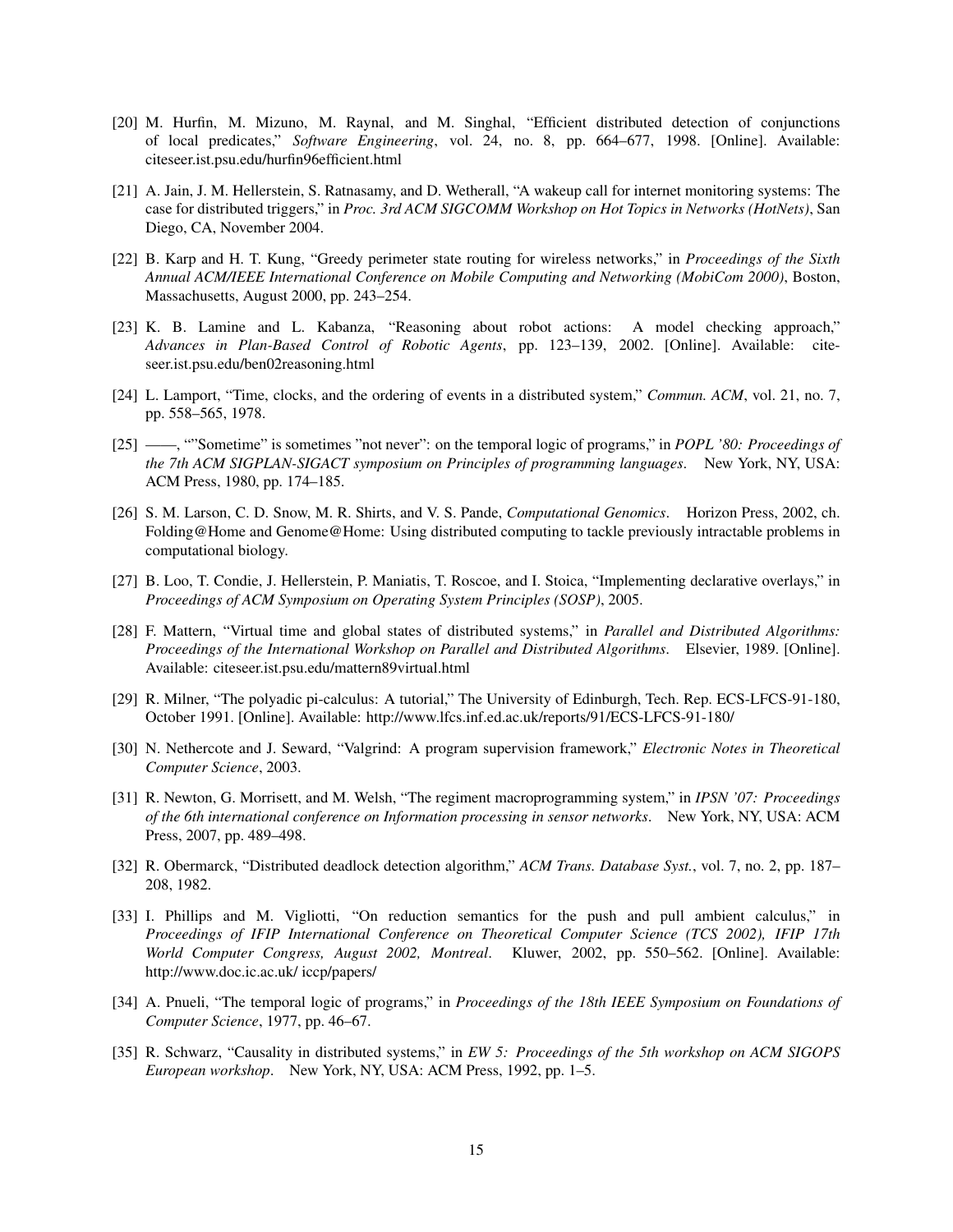- [36] G. Tel and F. Mattern, "The derivation of distributed termination detection algorithms from garbage collection schemes," in *ACM Transactions on Programming Languages and Systems*, vol. 15, no. 1. ACM Press, January 1993, pp. 1–35. [Online]. Available: citeseer.ist.psu.edu/article/tel93derivation.html
- [37] D. Waitzman, C. Partridge, and S. Deering, "Distance Vector Multicast Routing Protocol," RFC 1075 (Experimental), Nov. 1988. [Online]. Available: http://www.ietf.org/rfc/rfc1075.txt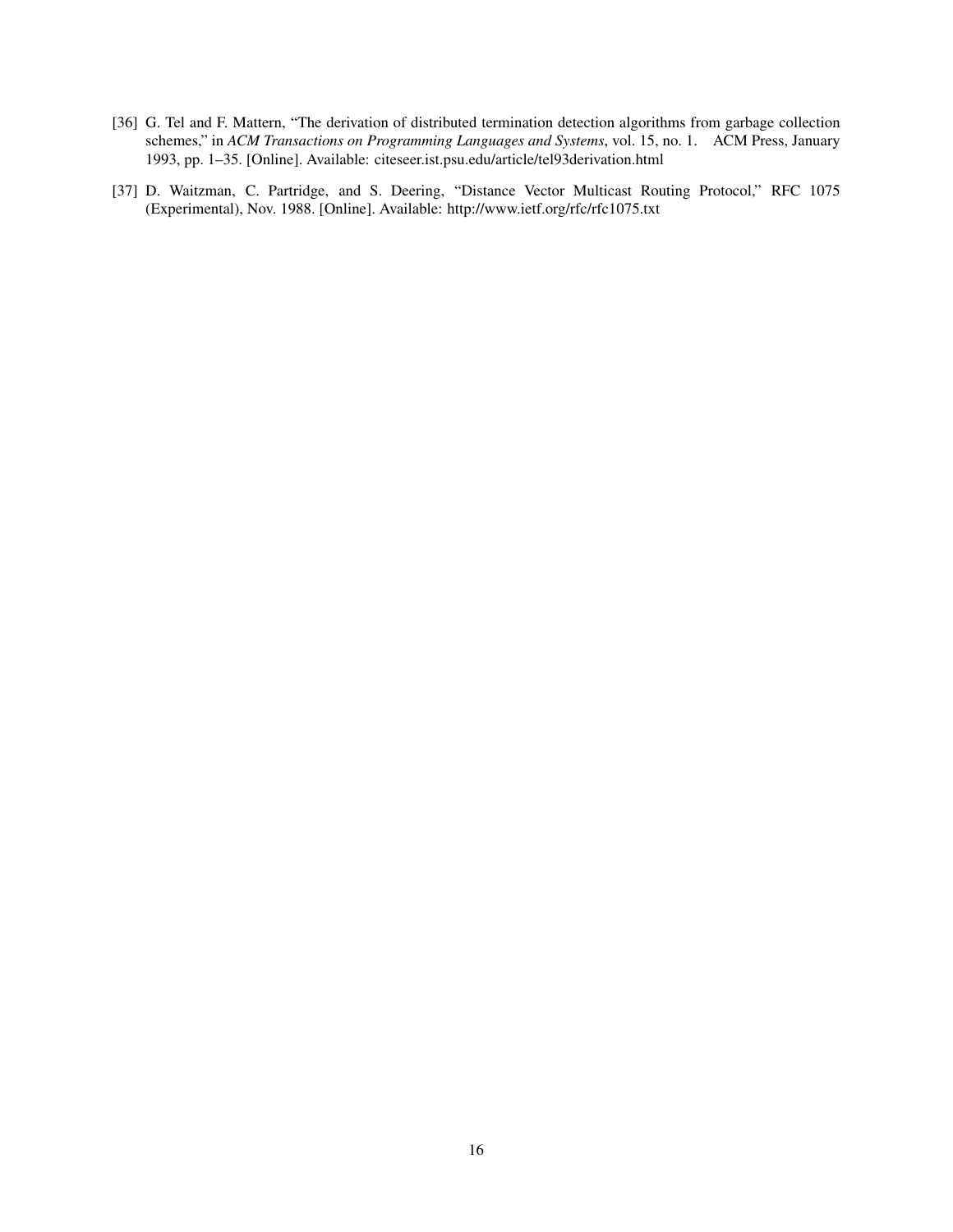# Appendix:Algorithms

```
Algorithm 1 Centralized Watchpoint Update
```

```
S = \emptysetfor all modules m do
  create new PatternMatcher p from the watchpoint text
  populate p with mS = S \cup pend for
while S \neq \emptyset do
  T = \emptysetfor all PatternMatchers p \in S do
     if p matches then
       execute trigger action for p
     else if p is indeterminate then
       for all neighbors n of modules in p's slots do
          p_1 = \text{clone}(p)populate p_1 with n_1T = T \cup p_1end for
     else
       #failure: PatternMatcher is ignored
     end if
     S = S - pend for
  S = Tend while
```